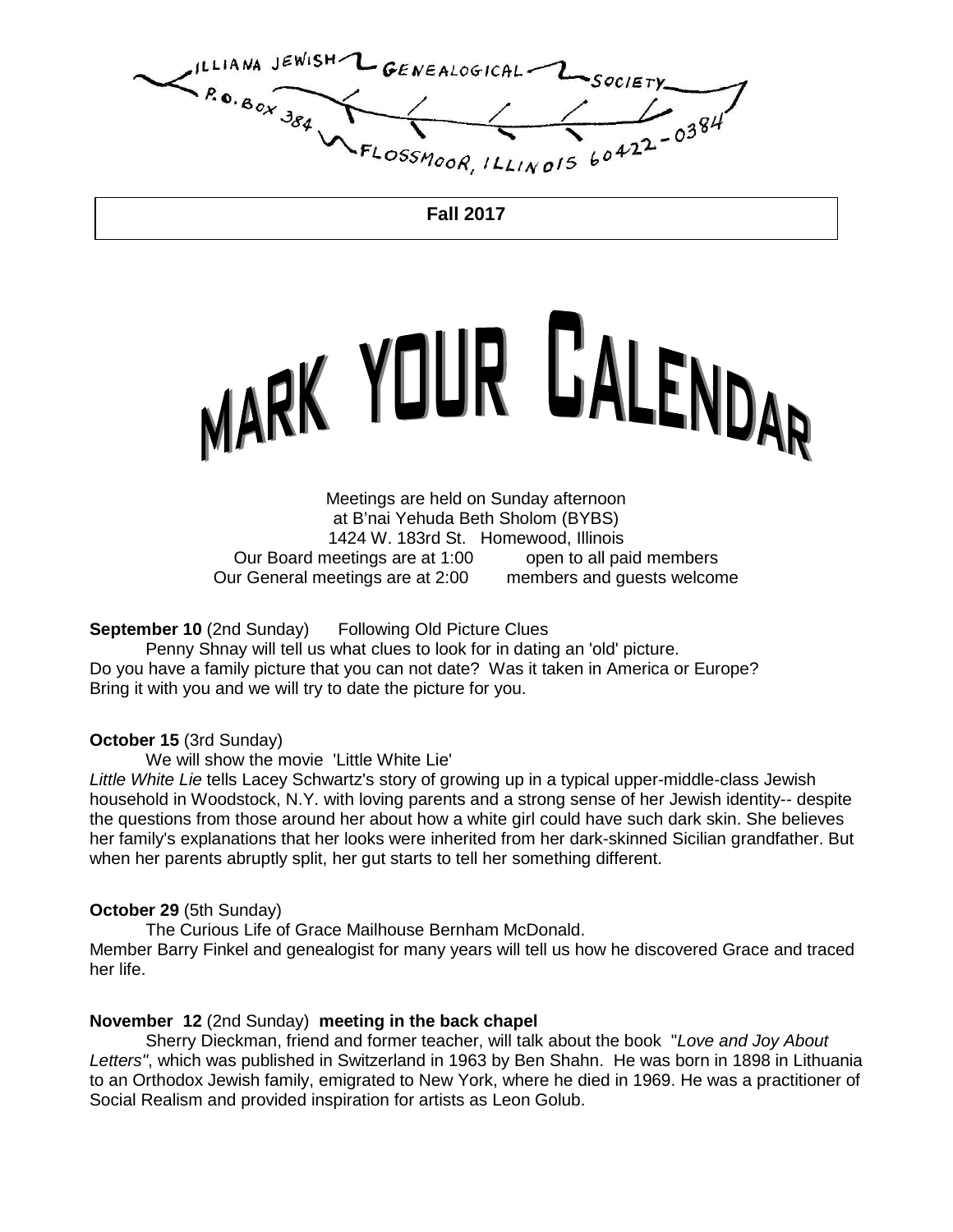#### **THANK YOU**

 Deby Eisenberg for the interesting talk about her book, Protecting Paige.

 Barry Finkel for changing the July meeting date for us and learning about his research methods finding Grace.

 Everyone who helped and attended our annual Deli Dinner.

 Penny Shnay teaching us to date an 'old' picture of our ancestors.

 Sherry Dieckman for introducing us to Ben Shahn

#### **IJGS Tribute Cards**

To purchase donation cards at \$1.50 each please email IJGS@comcast.net or call Trudy to arrange pick up at a prearranged time.

 We also have beige color stationary - "Greetings from one leaf on our family tree to another"

> Both calligraphy by Roslyn Greenberg, may she rest in peace.

#### **IJGS BOARD MEMBERS**

| President<br><b>Vice President</b> | <b>Trudy Barch</b><br><b>June Shifrin</b> | (708) 932-4022<br>(708) 754-7620 |
|------------------------------------|-------------------------------------------|----------------------------------|
| Program                            | committee                                 |                                  |
| Treasurer                          | <b>Sandy Miller</b>                       | (815) 806-0599                   |
| Publicity                          | Doris Sweeney                             | (708) 720-2219                   |
| Newsletter                         | <b>Trudy Barch</b>                        | (708) 957-9457                   |
| <b>Tribute Cards</b>               | ijgs@comcast.net                          |                                  |
| Historian                          | Evelyn Friedman                           | (708) 799-8512                   |
| Deli Dinner                        | committee                                 |                                  |
| Refreshments                       | Evelyn Friedman                           | (708) 799-8512                   |
| Web Master                         | Sid Barch                                 | (708) 957-9457                   |
| Member-at-Large Fred Miller        |                                           | (815) 806-0599                   |
| Supporters                         | <b>Ruth Landauer</b>                      |                                  |
|                                    | Lee Yates                                 |                                  |

**IJGS WebPage: ijgs.iajgs.org E-mail address: IJGS@comcast.net** 

# **Trudy's Topics**

As the calendar year comes to an end, Illiana JGS will end its 33 years of existence in the southern suburbs. It is with sadness but a necessity. Because of the demographics of the community, we are not getting new and young members to continue the work that a few of us have been doing for the last number of years.

#### **THIS WILL BE OUR LAST NEWSLETTER**.

Our P. O. Box will be closed, so please do not mail anything new to us.

We are currently researching a good home for our extensive library.

To all IJGS members I say a sincere THANK YOU for supporting our society through the past and most recent years. We, as volunteers, have made it all possible.

I recently received an email that says: Cousins Are Awesome (at least my family is. Is yours?)

For those that have been following my de-cluttering, garage sales, and preparing for moving, the actual time has arrived. My husband and I will be moving to North Fort Myers, Florida in November.

In between all of this, I tripped (on a sidewalk) the end of July and fractured the left side of my right foot. This is putting a damper on my planned garage sale schedule. Hopefully in a few weeks, I will, again, be strong enough to stand and work setting up for the sale.

Let's keep in touch. When you have an extra moment, I would love to receive an email/letter/phone call from you.

**Trudy**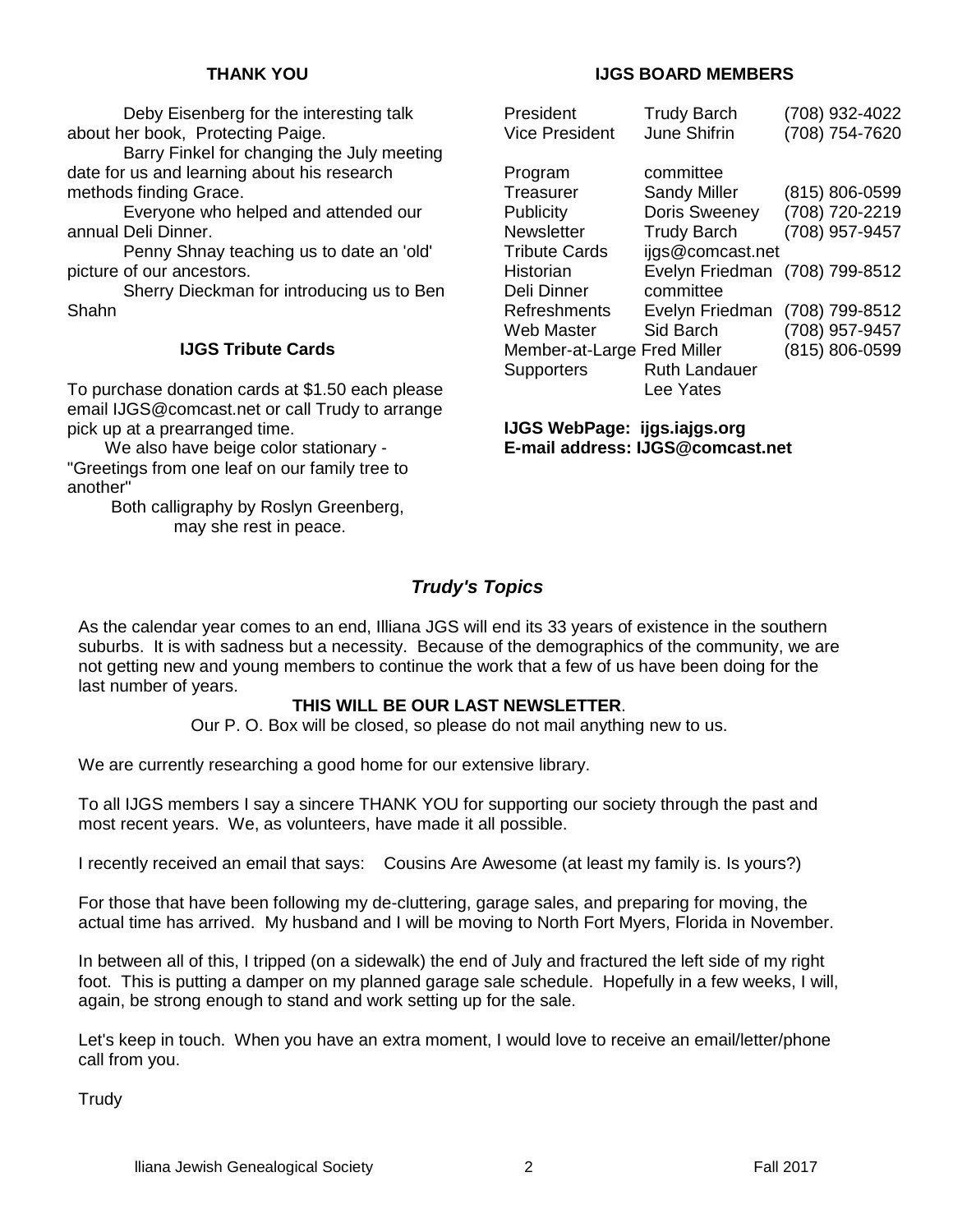In this issue we will share tips that have been accumulated through the years by our society. They have come from many different sources. Thank you to everyone for sharing your genealogical tips. Hope some might remind you of something to do in your genealogical research or help you 'break' your brick wall.

# GENERAL

a) When writing the year on any record always use 4 digits.

b) Don't use abbreviations. It might mean something else in a different state or country.

c) Document and save the record correctly the first time so you do not have to research it again.

d) Proofread as you are recording the information.

e) New records are always being made available. Periodically re-check your sources.

f) Do not force genealogy on the uninterested family member.

# **ORGANIZATION**

a) Whether organizing on the computer or using a file cabinet, organizational skills are a must.

b) A research log on each ancestor/relative helps you keep track of what you have and what you are missing.

c) A time Lines is a visual method of your ancestor's life. You can see what you are missing on that individual and possibly where to look for that missing information.

# GENETIQUETTE (genealogy etiquette)

a) Be respectful of the time given by others.

'Please' and 'thank you' means a lot to someone helping you.

b) When something frustrates you, keep it to yourself. "Think before you speak."

c) Sometimes it's better not to speak up at all. Note your conflicting genealogy, so that others will be able to make up their own minds.

d) Do not publish discoveries about living persons.

e) Respect privacy. Just because someone shared their data with you, it doesn't mean you have permission to forward or share that information with others.

f) Do give back. Share your findings, and if you have benefited from the genealogy research of others, do a favor in return.

# NAME

a) Which is Your Ancestor?

Several people have the same name. Look for a clue to distinguish which is your ancestor. Make notes that there are others with the same name for your future use.

b) If you can not find your ancestor, switch the order of their name. Surname then first name. Some countries use surname first and then given name.

c) In Ashkenazic Judaism often newborns are named after at a deceased relative.

Among Sephardic Jews, it is not unusual to name a child after a living relative.

d) The ship's manifest read in America had to match the names that were given when the passenger boarded the ship in Europe. The person writing the name on the manifest 'heard' the name through the filter of their own language, so in many cases the spelling of the name was not 'accurate' but as it 'sounded' to the ship's clerk.

e) New immigrants often changed their names to an American version making it easier to pronounce and spell.

# DOCUMENTS

a) Don't forget original documents, microfilms, certificates, banns.

Original Documents are best. Abstracts may not include all the genealogical relevant information. b) There are records, other than vital records, which may be of assistance in tracing family, such as local utility bills and other town/city records that a local archive may have in its files.

c) Census Records are a good source of genealogical information but not always accurate. Remember census records originally were taken to count people. Handwritings are often hard to read and the translation to the computer could have errors. Check the date of the census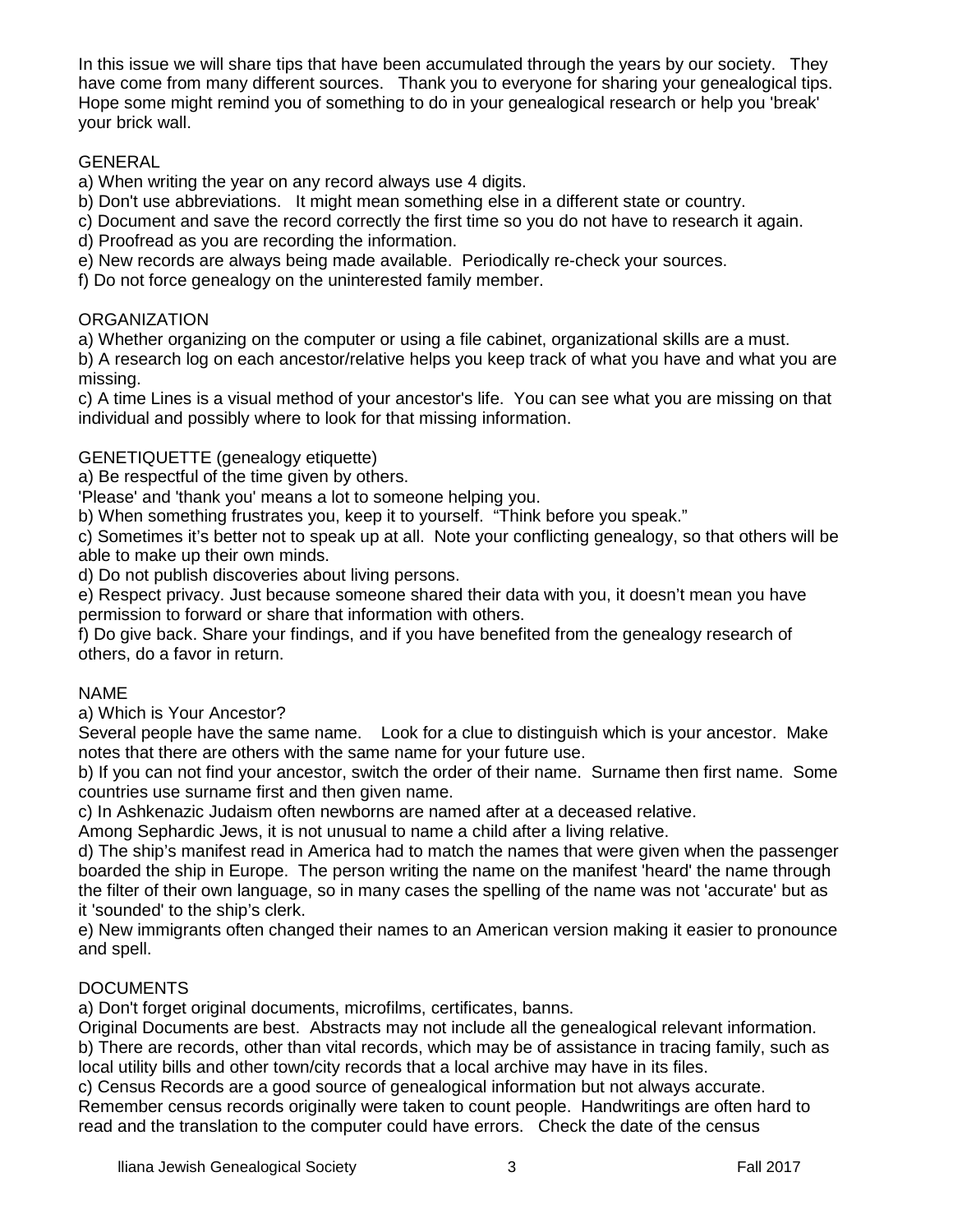d) Sometimes the census taker would use initials instead of the complete name.

If you cannot find your relative, check a neighbor. Look for that neighbor in the prior census year. After you find the neighbor, look up, down, forward and backward a few pages for your ancestor. e) Who gave the information? Did they have the correct information? On ships, what was the age for the child's fare? On marriage certificates, sometimes the wife or husband lowered or raised their ages.

f) Records are not always filed in chronological order. Sometimes they are filed by location.

g) Use common sense. How old were brides in that time span? A female of 15 possibly had a child in the early 1900s. In the 2000s it would be more unusual.

h) Do a range of 10 years when not sure of the year. This is good for birth, marriage, and death records.

i) Don't forget to look in state, national, city, and county records.

j) Check those witness names on all documents. Often the witnesses on the document were relatives.

k) Names often had many spelling variations in a person's life time.

Check all spelling variations on every document.

l) Never alter an original document. Make a copy and add a note.

m) Do preserve, protect and defend the right of future generations to have access to original materials.

# FAMILY

a) Ask family members to see their pictures. Check the back and corners of the picture. Is it dated? Does it have a name or place of person or photographer?

b) Ask to see their bibles, genealogies, histories, cemetery books. They are all excellent sources of family names and dates.

c) It's amazing how many memories and stories an old photograph can elicit. Ask your interviewee if they have any family photos or heirlooms to show you. For photos, ask when and where the photo was taken, the event, and who the people in the photograph are.

# **INTERVIEWS**

a) If you're relaxed, then it's more likely your interviewee will be relaxed as well.

b) The best interview should be a conversation. Let the conversation flow naturally.

c) Interview parents and other relatives now before it is too late. Otherwise those personal stories will never be heard again.

d) Sometimes an older sibling will remember things that younger ones do not know.

Sometimes a parent had more time to talk to a younger sibling telling the family lores.

e) Older generation immigrants may not be willing to speak at first, wondering why you want to know their 'old country' experiences. However, when interviewing and asking nonthreatening questions, you will be able to learn about their lives in their homeland.

f) People are generally much happier to share their stories when they feel that you are truly interested in what they have to say.

g) Don't let periods of silence fluster you. The whole point of an interview is to allow your family member to tell their story. When they pause they may just be thinking or remembering; it can take time to call up memories of events they haven't thought of in years. Give your interviewee a little time to see if they have anything else to add before moving on.

h) The best interview stories come from questions that ask when, why, how, where and what, instead of just requiring a 'yes' or 'no' response. Emotions are a big part of your family's story and something you won't learn from documents and records. Keep your questions brief and present them one at a time.

i) For any event brought up during the interview, follow up with additional questions to find out what the person did, what they thought and felt about what they did. You should also try to establish where your interviewee was and what they were doing at the time of the event. This helps you to learn how much of what they are telling you is first-hand knowledge, and how much is based on the stories of others.

j) Don't interrupt a good story. Jot down your follow up questions so you will remember to ask them later. Even if your subject gets off track a little, let them finish their story before steering them back on topic.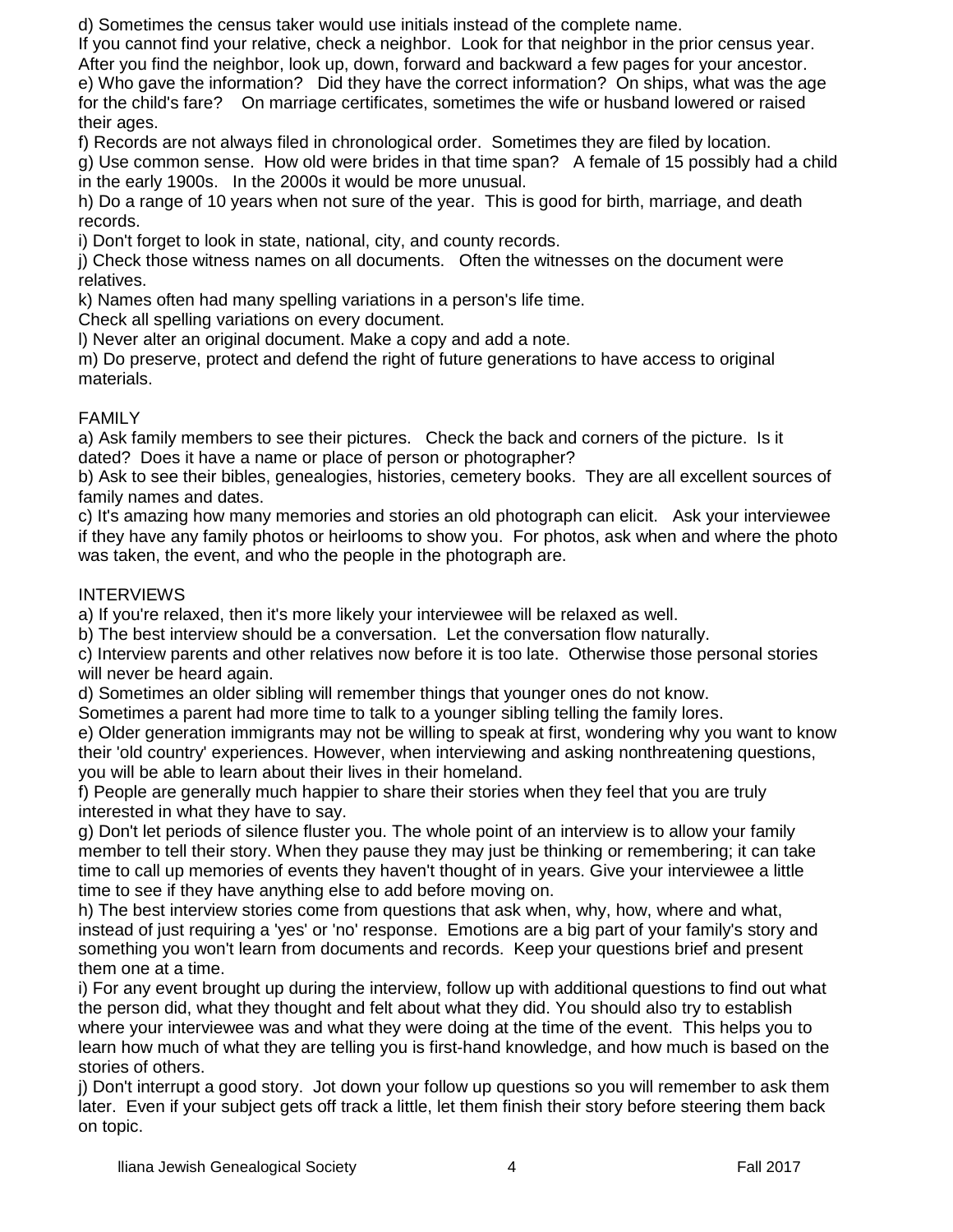k) Some of the best stories come from the personal questions - the ones that are slightly embarrassing, sensitive, or elicit laughter or tears. Keep these types of questions for after you've established a rapport with your interviewee.

l) Don't challenge stories or accounts that you think might be inaccurate. Your interviewee may just have a different perspective. If you have heard another version of the story, you may want to tactfully mention this and give your relative the opportunity to respond.

m) Its possible there is conflicting evidence you haven't examined.

n) Seeking answers to "why" questions typically build context that lead to a richer and deeper knowledge of those whose forbearers we are seeking

o) When a group of relatives get together and start reminiscing you will hear some of the best family stories. Ask a question or two to get the stories started and let it build from there.

p) If possible and allowed, video all (planned or unplanned) interviews.

q) The study of our ancestry often reveals personal and societal struggles

# DEATHS

a) Evidence of a death can often be the first link to a person's life, be it a death record, an obituary or cemetery listings.

b) Can't find a female ancestor? Check under her husband's name.

c) If you are having trouble finding death information for a male ancestor, check to see if their widow received a pension for their military service.

d) Not all funeral homes will share the information they have on the deceased. But if they do, accept it graciously.

e) When visiting a cemetery, leave your card with your name, address and telephone number in a baggie near the headstone where it won't blow away. The next visitor might find it and contact you.

# BRICK WALLS

a) Are you stuck in your research back through time identifying ancestors? Descendancy research utilizes much of the same methodology as ancestral research but can lead to a whole way of looking at your genealogy. Often it can lead to discovery of cousins who have missing pieces of the puzzle needed to complete your picture of common ancestors.

b) Talk to other genealogists, whether in person or via the many internet ways. Maybe someone has found a source that you are unaware of that could possible shed light on your ancestor.

c) If you are having trouble reading or understanding a document, ask someone else. They might be able to read or understand what you are missing.

d) Put this problem away for now. Come back to it several months later. New data is being added daily to the internet.

e) If you find another genealogist looking for the same family members as you. Share your research. Don't do duplicate work.

#### **COPYRIGHT**

a) Documents in personal collections may not be copyrightable, even if they passed through the family.

b) Just because something is on the Web doesn't mean it is in the public domain.

c) Never reprint something as if it were original to you. Copyrighted works are not required to carry a copyright disclaimer.

d) Give credit where credit is due. To cite a source, consult the author or publisher directly.

e) If you haven't read the Copyright Law of the United States, don't claim to be an expert. It has changed over time.

# TIDBITS TO SHARE

If you can't get rid of the family skeleton, you may as well make it dance.

Some family trees have beautiful leaves, and some have just a bunch of nuts. Remember, it is the nuts that make the tree worth shaking.

For all genealogists that visit cemeteries, their wish is that the stone be granite and not marble.